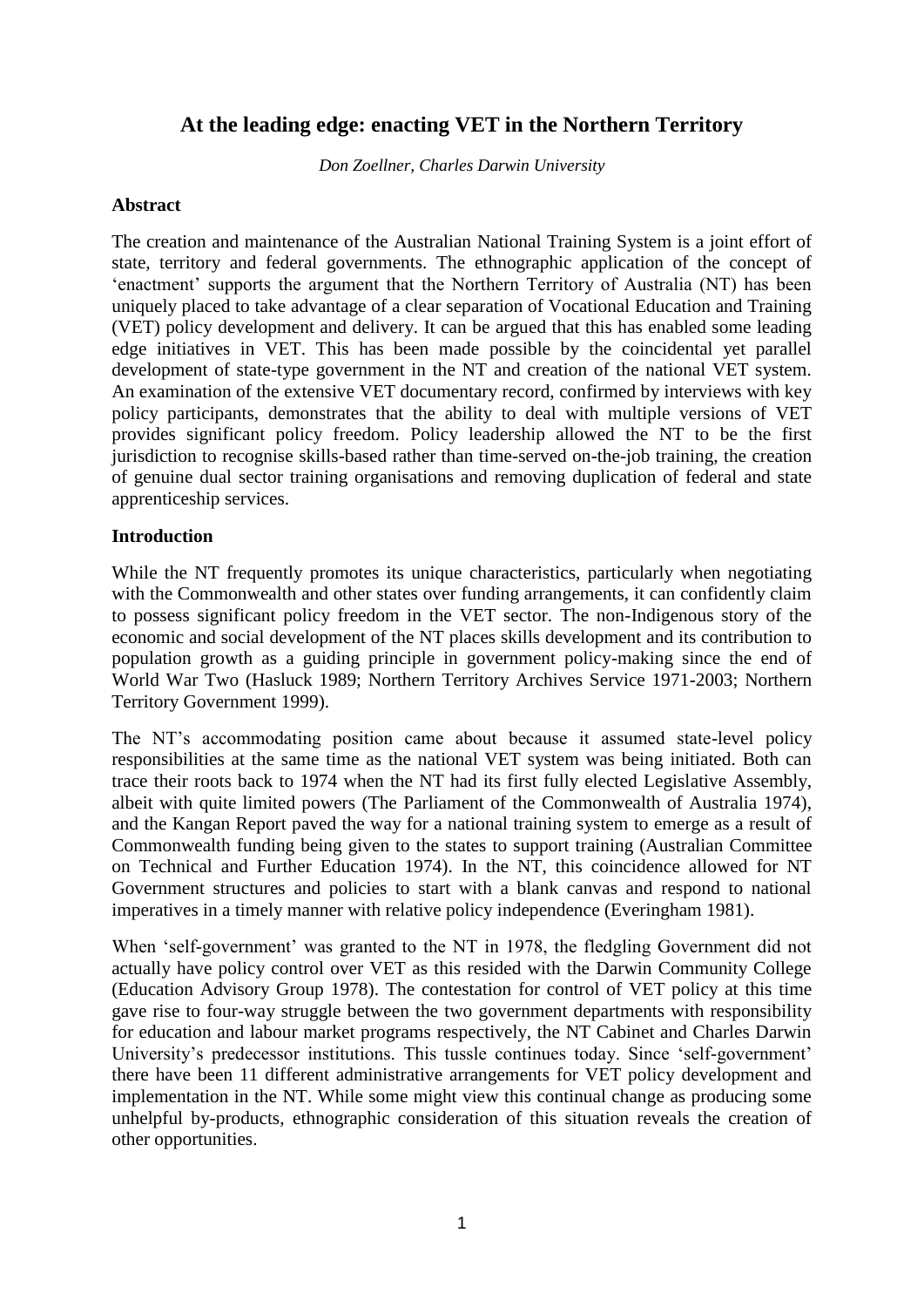The variety of bureaucratic structures represent multiple interpretations of training and give the policy participants a wide range of ways to 'do', or enact (Mol 2002), VET. The ability to move beyond a singular view of any subject allows it to be 'performed' (Goffman 1990) in a variety of ways and this should not been seen as a problem, but rather a strength that keeps open options for decision-makers (Law 2002). The ability to enact or perform VET as multiple has allowed the NT to be highly responsive to national VET policy initiatives and microeconomic reform as demonstrated by it being the first jurisdiction to legislate for competency based training, flexible delivery such as mobile workshops, dual-sector training organisations and devolution of financial responsibility to college councils (Industry Commission 1998).

# **Ethnographic Study of Documents**

The empirical support for the NT's leading edge policy position has been brought to light through my doctoral research program at Charles Darwin University. Information has been gathered through triangulation of my personal experiences in senior leadership roles in NT and national education and training organisations, interviews with key policy participants and, primarily, an extensive study of VET documents. In addition to the more than 48,000 items held by the National Centre for Vocational Education Research<sup>1</sup>, Northern Territory specific documents have been accessed in the Charles Darwin University library, the NT Archives Service and the NT Library. The documentary record for VET is both extensive and comprehensive.

These papers are appropriate objects for ethnographic study as they "are artefacts of modern knowledge practices" (Riles 2006, 2). Document analysis reveals "key concepts, embedded assumptions and nuances of meaning" reflecting power arrangements in political, social and economic spheres (Wright 2011, 29). "Government reports, speeches, official documents, minutes of meetings and newspaper articles" can all contribute to an ethnographic study of policy (Shore 2011, 173) and have been used in this VET research project. The combination of personal experience, interviews and comparison of a wide variety of documents has provided no suggestion that these documents are other than as represented – an accurate, if sometimes veiled, record of the thinking and considerations that informed VET policymaking at the time.

Having identified this rich and varied source of primary data, the next step was to apply a theoretical perspective to the materials in order to increase an understanding of how VET policy has been 'done' in the NT. The starting point was the continued application of my previous studies as a public servant that revolved around organisational behaviour based upon the extensive research literature from business, economics and management (Greenhalgh et al. 2005; Stacey 1996). However, this theoretical perspective resulted in a simplistic chronological recounting of significant events. While that provided a mildly interesting record of *what* happened, it did not reveal *how* it happened. An understanding of how VET policy was being developed and applied in the NT was no closer.

The French historian and philosopher Michel Foucault's proposition that documents help produce the very persons and societies that use them provided a new perspective for this investigation (Burchell, Gordon & Miller 1991). When combined with the notion that social interactions are actually performances made by individuals to control the impression one gives to others (Goffman 1990), I came to envisage VET policy documents serving as a

<sup>-</sup>1 These items are catalogued and freely accessible through the VOCEDplus database at: <http://www.voced.edu.au/index.html>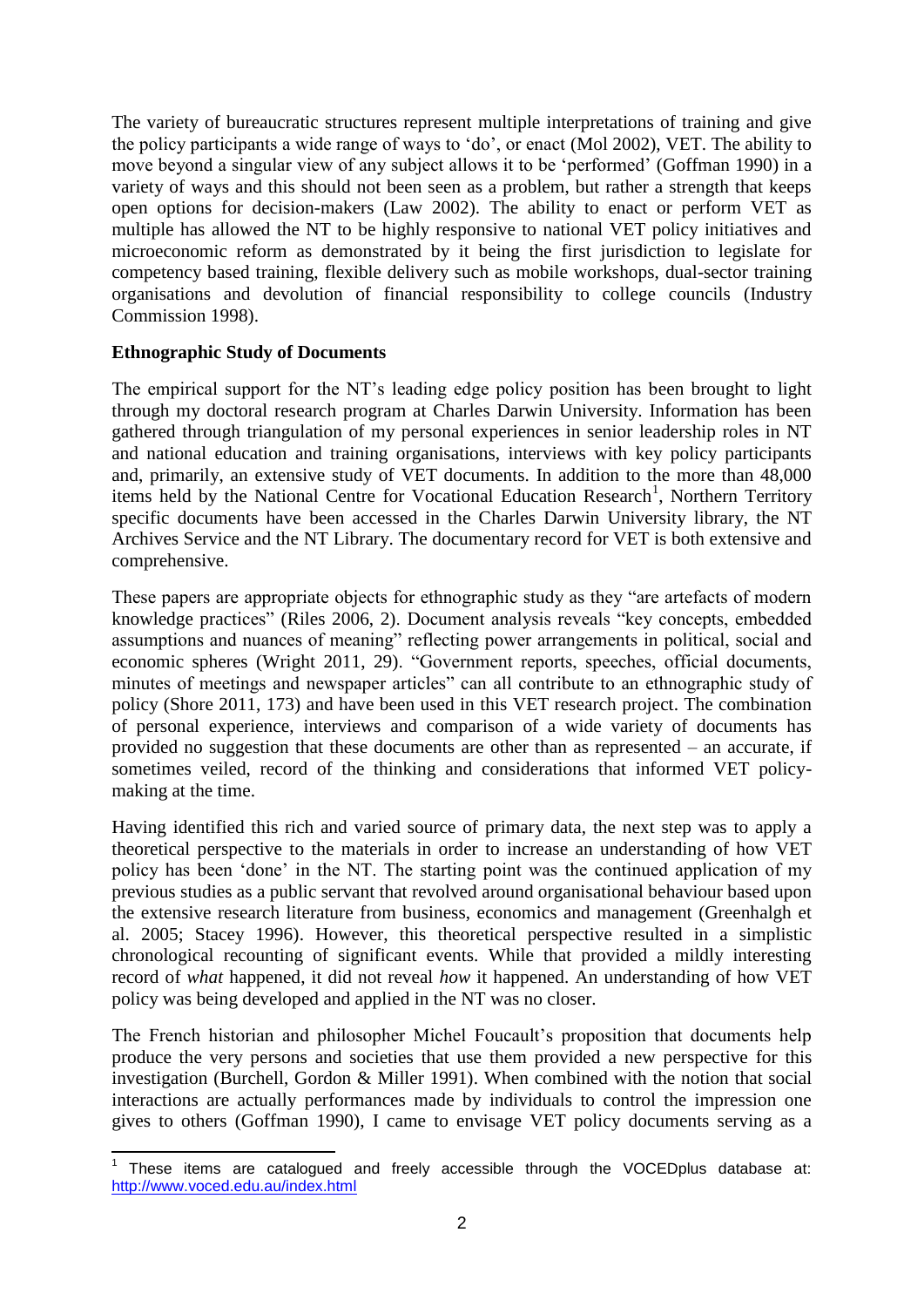record of how VET has been performed. A similar, and much more extensively tested, process of 'enactment' describes the productive, definitional power that arises from any particular paradigm being used to observe a phenomenon (Mol 2002).

The crucial point is that different actors in the policy process can 'enact' what is ostensibly the same event in various ways depending upon their own personal training, role in the policy process or the technologies available for their use. Instead of having a single phenomenon, there are multiple versions of an object, each of which can be 'enacted' differently (Mol 2002). This paper argues that a complex phenomenon like VET policy is created by the processes and documents that report and describe it, but is also 'enacted' in different ways by a range of participants over time. There are multiple versions of what ostensibly passes as the same VET policy and, far from being problematic, they facilitate communication and joint action by diverse groups of people who have an interest in VET but have 'enacted' it differently. Each 'enactment' can be represented to different policy stakeholders as responsive policy-making on the part of government actors (Law 2002). In the NT, this 'enactment' is facilitated and structured by the separation of policy and delivery functions.

# **Findings and Discussion**

## *Adaptable governance structure enables flexible policy development*

The NT does not currently have the status of a state (the NT Government's authority derives from an act of the Commonwealth Parliament) but it does exercise most state-type functions including education and training policy as a result of 'self-government'. The progressive assumption of policy responsibility by the NT actually set the scene for proactive responses to the development of the National Training System.

The Northern Territory's first Chief Minister following 'self-government' in 1978, Paul Everingham, noted the flexibility being exercised in the NT when he described, "In many facets of Territory life, we are laying the groundwork. We are setting precedents where other Australian governments are only modifying them" (Everingham 1981, 2). The development of a national VET system commenced when the 1974 Kangan Report recommended Commonwealth Government funding be allocated to the states to support Technical and Further Education delivery and infrastructure development (Goozee 2001). This is the same year in which the first fully elected NT Legislative Assembly commenced preparations for the handover of most state-type functions from the Federal Government. Fortuitously, it suited both local NT political development agendas and those of the Commonwealth (with its desire to exercise influence over training) to have the NT emerge in a form resembling a state (Urvett, Heatley & Alcorta 1980). The NT Government had the ability and capacity to respond to national trends as it assumed powers not previously in its possession by constructing the structures and processes of government.

Training had been an area of interest to those who administered the NT prior to 'selfgovernment' as well. The very first act passed by the semi-elected Legislative Council at its inaugural meeting in 1948 provided for the establishment of the Apprenticeships Board in order to establish "a machinery whereby apprentices may be trained in a regularised manner" (Northern Territory of Australia 1948, 93). The NT's preoccupation with mechanisms to control training policy is present at the very beginning of representative democracy in the jurisdiction.

The absence of state-level government in the NT allowed for the newly created Darwin Community College (DCC), officially opened in 1974, to be given virtual full policy control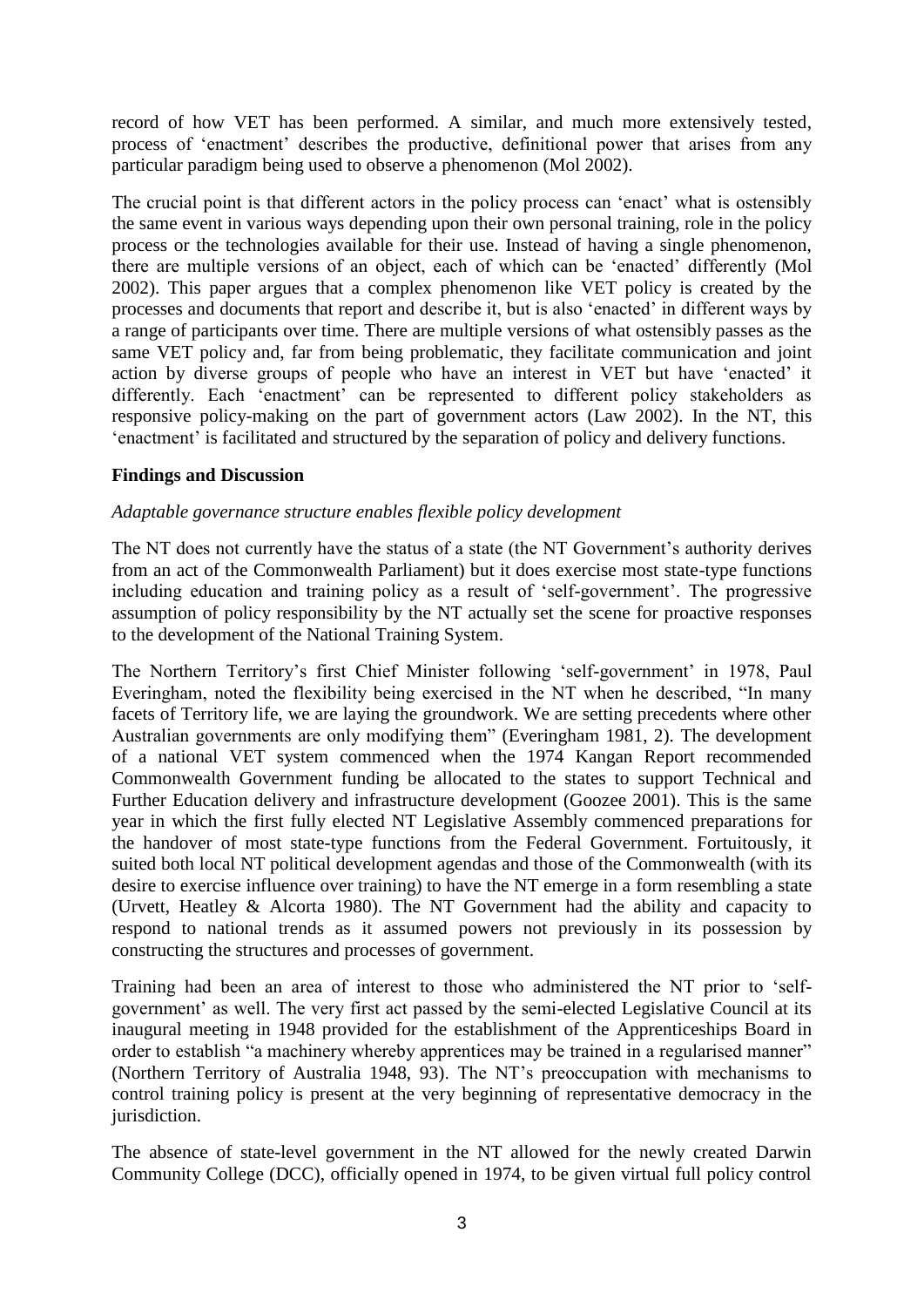over training, except for those functions (registration of contracts of training and monitoring individual apprentice progress in the workplace) held by the Apprenticeships Board. DCC's responsibilities included determining the entire range of courses on offer and the locations in the NT where training would be provided (Darwin Community College Planning Committee 1970). The DCC was in the position of both setting VET policy and implementing it through its legislated responsibility to deliver training programs.

Much to the annoyance of the NT government-in-waiting both the DCC and the Commonwealth Department of Education, that operated NT schools, fought a determined campaign to retain responsibility for education and training. Their joint position was argued on the grounds of national interest, the new government's lack of experience in making policy decisions and the perceived threat to the Community College's academic independence (Northern Territory Archives Service 1974-1987; Urvett, Heatley & Alcorta 1980). This resulted in the handover of these functions being delayed until 1979, a year after the declaration of formal 'self-government' (Heatley 1990). This disputation between the NT Government and the DCC resulted in strained relationships that lasted for decades (Northern Territory Archives Service 1984-1991).

## *Distinguishing policy from delivery*

During the year leading up to the handover of VET, the freshly-minted NT Government established a broadly-based consultative process to advise the Minister on the preferred structure to administer education and training in the NT (Education Advisory Group 1978). The NT Cabinet carried out extensive debate about how much control to exert over the DCC. In a move that laid the foundations for the domination of VET policy-making, Cabinet decided to leave course content and the delivery of training with the DCC while taking responsibility for policy into the NT Government (Northern Territory Archives Service 1977- 2003b). This aligned with the NT Government's very early decision, made during the NT Cabinet's third meeting, to accept responsibilities for apprenticeship training through the restructuring of the Apprenticeships Board into the NT Industry Training Commission and separating its ministerial reporting lines from previous links with the Education Department (Northern Territory Industry Training Commission 1981).

By the end of 1979, the NT Government had consolidated VET policy responsibilities as part of the Cabinet decision-making process with ministerial responsibility while keeping the delivery of training at arm's-length. The disputation between the NT Government and the Darwin Community College is a reflection of their different ways of enacting VET. The focus of the politicians and public servants was upon the building of the structures of government in order to control VET policy which was considered to be a vital contributor to the future social and economic prosperity of the new jurisdiction (Northern Territory Archives Service 1977-2003a, 1977-2003b, 1977-2003c). On the other hand, the DCC was enacting VET as an educational program subject to considerations of academic freedom, professional judgement and resisting undue interference being exerted by politicians (Urvett, Heatley & Alcorta 1980). At the start of 'self-government' there were at least two VETs in evidence, but this number would grow over time. Over the next three decades, the NT Government would enact VET through a range of bureaucratic mechanisms that included the creation (and abolition) of commissions, departments and authorities<sup>2</sup>. These roughly aligned

 2 Based upon the annual reports tabled in the NT Legislative Assembly the following bodies had either major or total control of VET policy in chronological order commencing in 1948. The Apprenticeships Board; from 1974 the Darwin Community College; from 1979 the NT Industries Training Commission; from 1982 the Vocational Training Commission; from 1985 shared between the NT Department of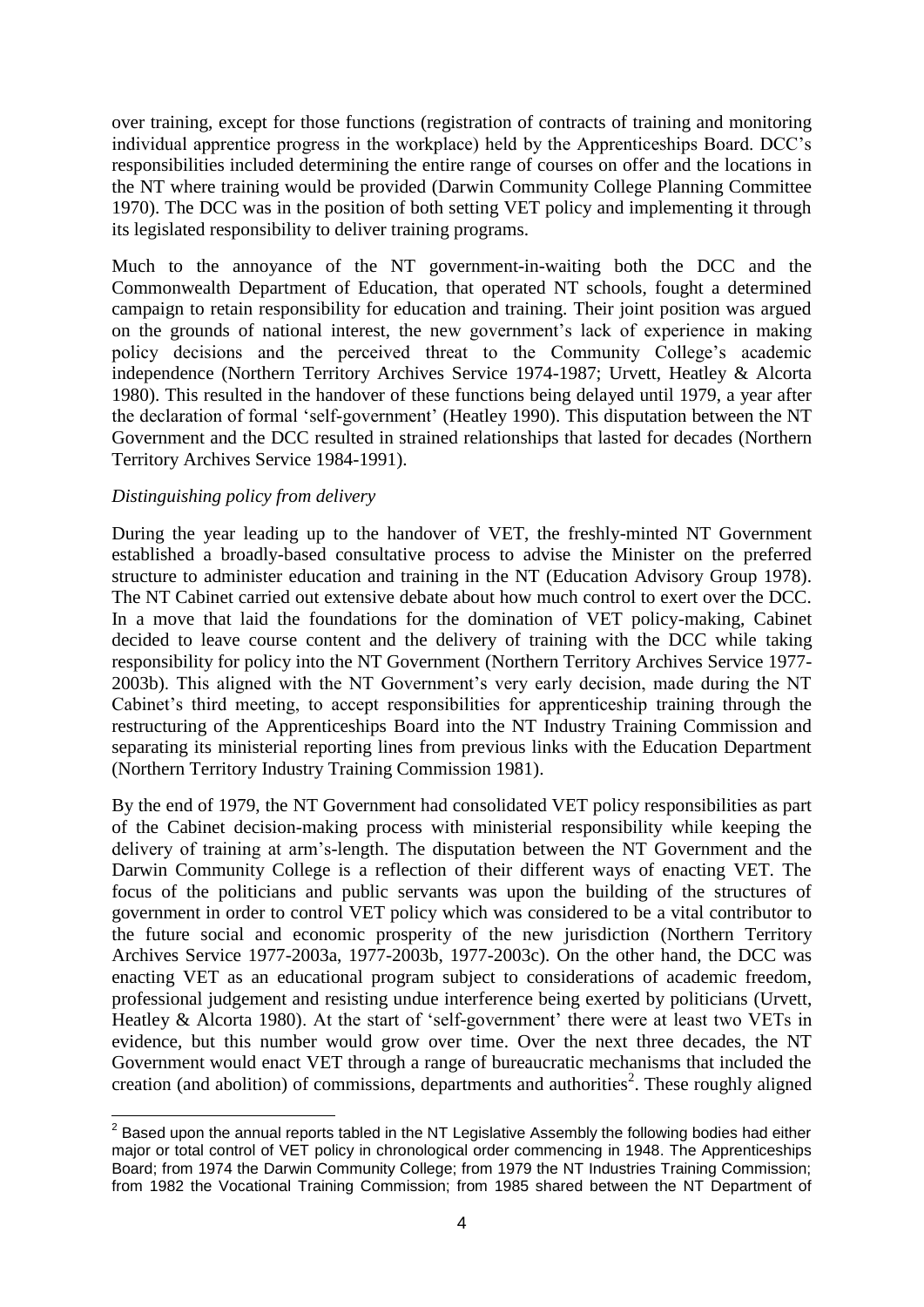with the national government's use of similar bodies. For example, the Northern Territory Employment and Training Authority's existence roughly corresponded with that of the Australian National Training Authority from the early 1990s to the mid-2000s. This was predated by the use of arm's-length commissions and followed by a preference of more direct ministerial control of VET policy through departments at both levels of government.

#### *Various enactments*

-

This variety of ways of 'doing' VET policy is a further demonstration of its multiple natures (Mol 2002). Different ministers and public servants could enact VET policy in diverse ways based upon their own beliefs and the political climate of the time. The three examples that follow are drawn from interviews with those who made these decisions in the NT Government and represent the spectrum of views that made political sense at the time.

The former Country Liberal Party Chief Minister and Education Minister, Shane Stone, strongly supported the use of commissions and authorities because more members of the public could be involved and the result is "better public policy". For Stone the primary consideration was industry's view that if VET was inside the bureaucracy "it would wither on the vine" and it would be subject to continual "departmental interference". Stone enacted VET policy as a public and industry-driven process to be supported by government structures and was content to work with an arm's-length authority structure. This distance also served to insulate the Minister and Government from risks of market failure and potential criticism.

At the other end of the continuum, former Labor Party Deputy Chief Minister and Minister for Education and Training, Syd Stirling, believed the NT Employment and Training Authority funding priorities were "undirected" and did not align with "emerging industry needs". VET policy "needed to be brought under the control of a minister through a department". Stirling enacted VET policy as a direct tool of government to be wielded to achieve desired policy objectives such as increased VET offerings in schools. In a demonstration of the bi-partisan possibilities of enacting multiple VETs, Stirling's position concurs with first Chief Minister Everingham's Country Liberal Party position.

I wasn't going to become Chief Minister and hand over whatever control I had [to commissions]. It doesn't matter whom you put on those statutory bodies. They can be your best friends but they soon turn into crazy megalomaniacs and empirebuilders (Paul Everingham quoted in Heatley 1990, 89).

David Hawkes served as both the Commissioner for Public Employment and the Chief Executive of the NT Department of Labour and Administrative Services. Unsurprisingly, his views fall somewhere between those of the two politicians. For Hawkes, "it did not much matter if it is either an authority or a department – having a separate identity and role is the important issue". In his experience of working with government structures, VET policy needed to be "located in the agencies that were seen to be linked to the long term development of the NT". Hawkes enacted VET policy in terms of its contribution to good

Education TAFE Division and the Department of Industry and Small Business; from 1986 joint Education Department and Department of Business, Technology and Communications responsibility; from 1987 shared between the Education Department and the Department of Labour and Administrative Services; from 1992 the NT Employment and Training Authority; from 2001 the Department of Employment, Education and Training; from 2011 the Department of Business and Employment; and from 2012 the Department of Business. The newly elected (2012) Country Liberal Government's campaign policy position is to re-establish the NT Employment and Training Authority.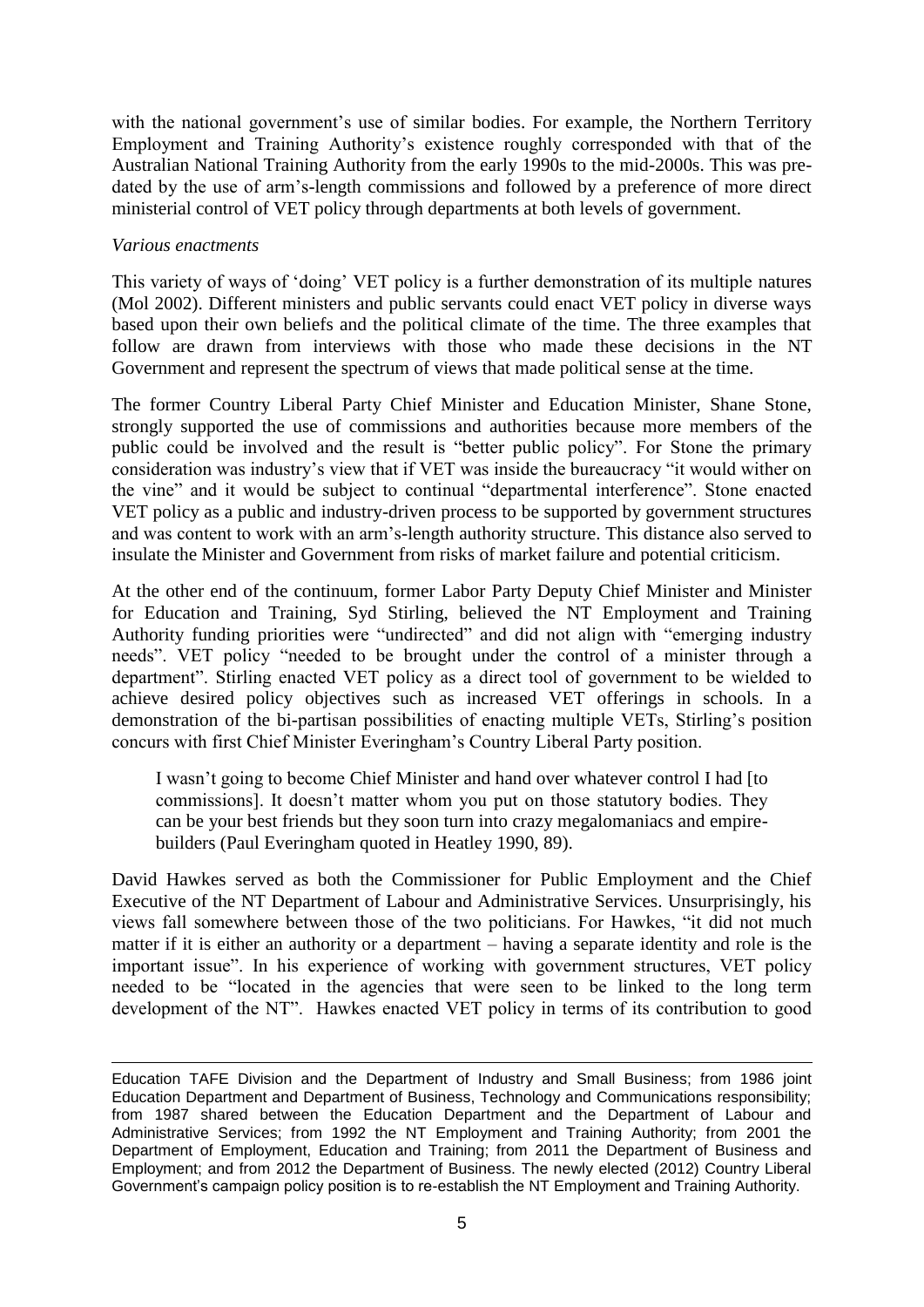public policy. This can successfully be handled in a variety of structural ways although he did believe that linking training with education "made little sense".

Good public VET policy is firmly linked to the economic development that would support improved social conditions in Hawkes' enactment. As a senior public servant, Hawkes intuitively accepts the opportunities of enacting VET policy as multiple. Three very influential people enact VET as either an industry-driven pursuit, a technology of government management or as a responsive public policy process. While these are not mutually exclusive, they do demonstrate that VET policy is not singular, but multiple.

The multiplicity of VET has allowed the NT Government to focus upon the machinery and technologies of government policy while positioning potentially conflicting roles of delivery and regulation at arm's-length. This gives each actor a chance to get on with their own version of VET – educational, quality-endorsed, departmental, and industry-responsive – while having a common link with this thing called VET which promotes communication from differing perspectives.

At various times, the NT Government has moved to become more directly involved in the delivery of training in response to Commonwealth Government funding arrangements or perceptions of public demand. However, the advantages of a clear separation of policy and delivery have prevailed. When it suits political or financial imperatives, the NT Government provides training in areas like Police, Fire and Emergency Services, Prisoner Education and some health-related areas. The Labor Government's prioritisation of VET delivery in schools gave rise to an expansion of their training scope. However, on balance, it has progressively divested itself of delivery functions. The NT Open College and the Adult Migrant Education Program had their functions transferred to both the NT University and Centralian College in 1994 (Finch 1993). More recently, two major arm's-length training organisations, Katherine Rural College and the Alice Springs-based Centralian College were merged with the NT University to form Charles Darwin University in 2003 (Charles Darwin University 2004).

In addition, the NT Government has been able to be an early adopter of national partnership agreements and policy initiatives with very little political angst evident because of the separation of policy and delivery. This stands in stark contrast to the adverse media reports (Dodd 2013; Dunckley 2012) and strong reactions to changes in the VET systems that have been flagged in Queensland, New South Wales and Victoria. These states are caught in a bind created by having direct responsibility for both policy and delivery.

The content and delivery of training programs, other than costs, appear to be of no interest to those who 'enact' policy in the NT. VET policy-making in the Northern Territory has had virtually nothing to do with the transfer and acquisition of technical and occupational skills with the exception of the NT Government's minimal financial support for the Technical and Further Education National Centre for Research and Development in the 1980s and early 1990s (TAFE National Centre for Research and Development 1982). VET policy has been 'done' by focusing upon the administrative and bureaucratic arrangements to manage training and the related policy processes. I have not been able to find anything other than an unstated and unquestioned acceptance on the part of those who enact VET policy that merely attending a training institution or learning on the job in pursuit of a nationally recognised qualification is an automatic good for the individual student.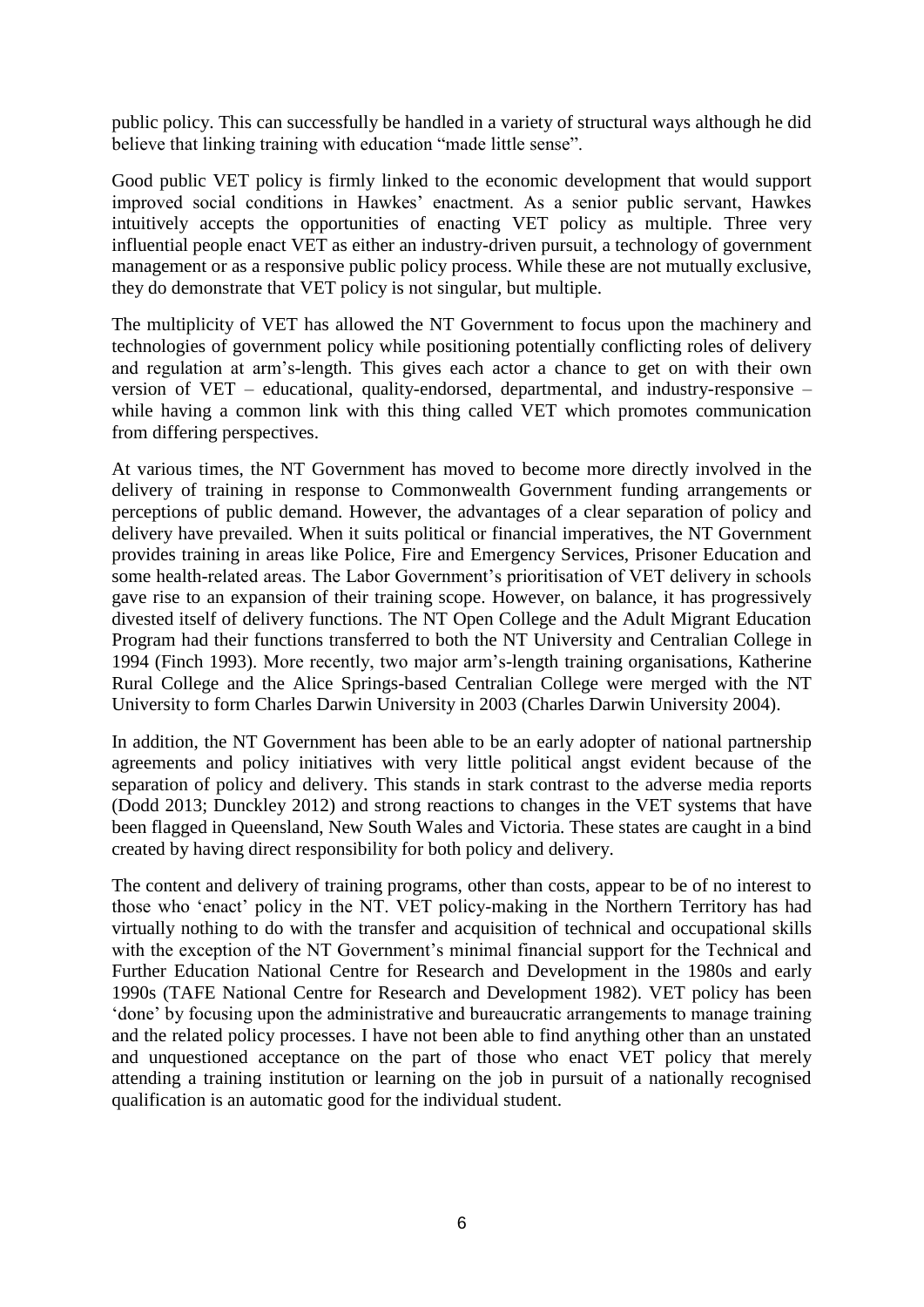## **Conclusions**

Unlike the states, the NT has never had a government operated training system (most often known as TAFE although this acronym for Technical and Further Education is rapidly disappearing from the public political discourse). This afforded the NT Government the maximum policy freedom as it very seldom found itself conflicted by holding simultaneous responsibility for funding, regulating and delivering training. In the process of building a new state-type bureaucracy, the NT Government was able to pick and choose from policy procedures from 'new public management' (Hill & Hupe 2002) and 'active social policy' (Organisation for Economic Cooperation and Development 2005) in addition to more traditional bureaucratic agency arrangements. The NT had the ability to take a purist approach to implementing new ways of governing as things were literally being built from the ground up in terms of government mechanisms and technologies. This provided a leading edge environment as governments had choices between traditional Westminster approaches (Erfat 2013) and more modern conceptualisations of the role of government.

The tactics of new public management and active social policy allow governments to retain policy control over technical experts (Colebatch 2006) through a process of the 'principal' hiring 'agents' to perform the work of government. Contracts specify the outcomes and related costs; considerable flexibility is granted to the 'agent' in how to achieve the desired results. Many of the risks associated with the now contracted activity are also moved away from government and onto the provider (Castel 1991). The NT's enthusiastic assignment of responsibility for quality control mechanisms to the Australian Skills Quality Authority, unlike Western Australia and Victoria (Evans 2010), is yet another example of the ways in which different enactments of VET deliver the NT maximum flexibility. The NT, as 'principal' still retains policy control, but shifts the operation, results and risks of quality assurance to another 'agent'. Conceptually, this is identical to the outsourcing of training delivery functions to Registered Training Organisations while centralising policy functions.

This is not to suggest that this policy flexibility does not come with potential costs that were described in the interview with Shane Stone as "political casualties". In some ways, each of the eleven changes of administrative arrangements for VET policy management in the NT produced casualties when individual public servants lost their jobs and departments or authorities lost funding and policy responsibility that determines an agency's power and influence. According to Stone, these casualties are often the result of a new government having to be seen to be different than the previous administration. For Stirling, there is also a need for a new minister to exercise his or her clout over the agency resulting in political casualties. In addition, the critics of economic rational styles of government believe that social equity is sacrificed when governments pursue new public management (Marginson 1997; Pusey 1991).

Nevertheless, the NT's selective adoption of a variety of policy processes allowed for creative Government responses to training. For example, apprenticeship support and regulation functions in the NT operate from the nation's only joint Commonwealth/NT Apprenticeship Centre whose services are contracted from the private sector. In addition, the NT was an early adopter of flexible training delivery options that included mobile workshops used in remote communities, the NT Open College with adult educators based in larger remote communities and the creation of genuine dual-sector organisations. These have included the Darwin Community College and its various incarnations into Charles Darwin University, the joint secondary-VET Centralian College and the Batchelor Institute of Indigenous Tertiary Education with both VET and higher education like CDU.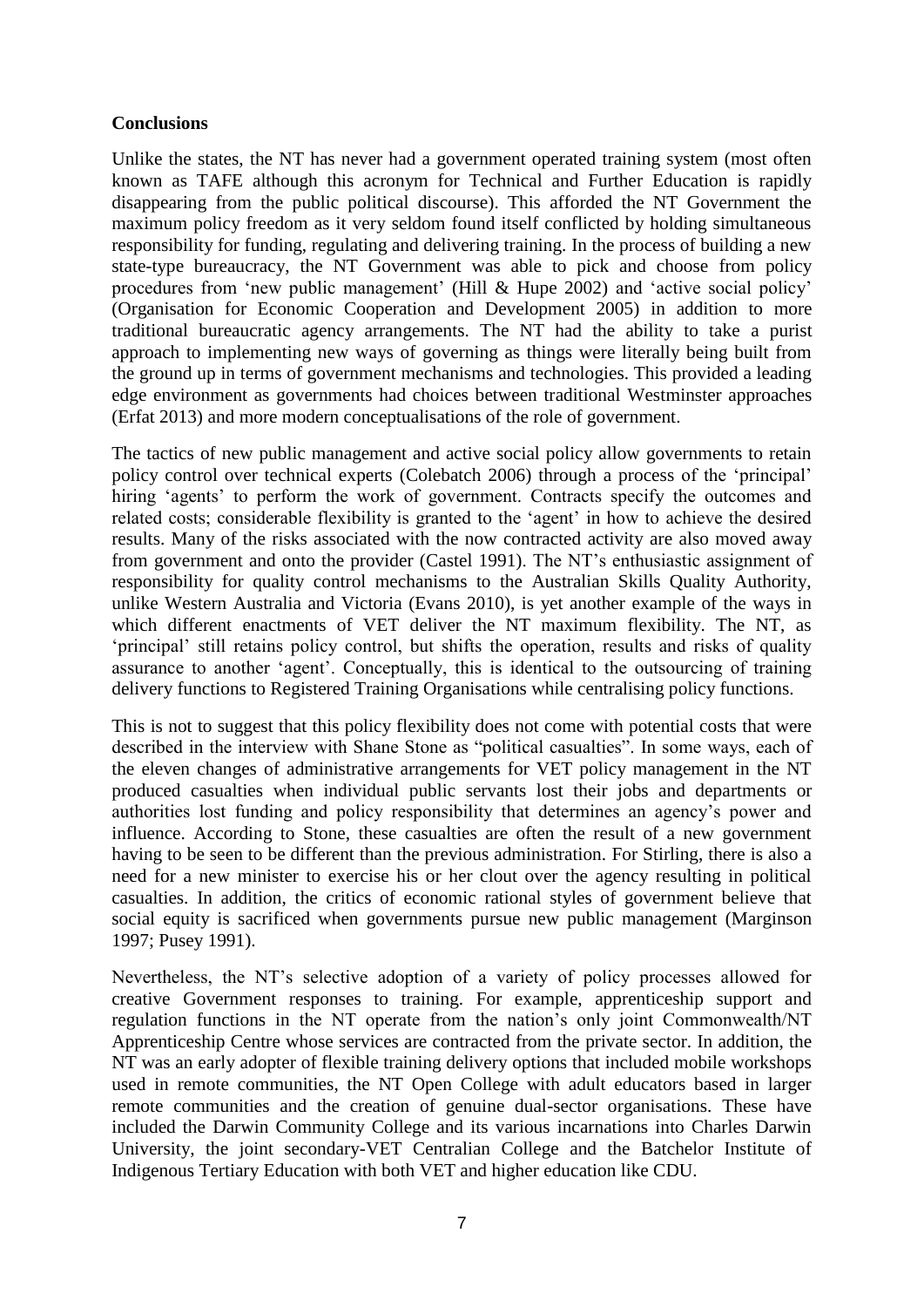The controversy accompanying changes to Victorian VET policy (Dunckley 2012; Mather 2012; Ross 2012) could have been side-stepped if their approach to policy avoided a singular version of policy, regulation and delivery. Separating responsibilities makes it much easier and more productive for government ministers and public servants to enact different and multiple versions of VET. "The world of policy is populated by a range of players with distinct concerns and policy-making is the intersection of these diverse agendas" (Colebatch 2006, 1) and the concept of enactment provides an explanation of how the NT has been able to use this junction to be at the leading edge of VET policy development.

## **References**

Australian Committee on Technical and Further Education 1974, *TAFE in Australia: Report on Needs in Technical and Further Education (Kangan Report)* Australian Government Publishing Service, Canberra, [http://www.voced.edu.au/content/ngv38436.](http://www.voced.edu.au/content/ngv38436)

Burchell, G, Gordon, C & Miller, P (eds) 1991, *The Foucault Effect: Studies in Governmentality*, University of Chicago Press, Chicago.

Castel, R 1991, 'From Dangerousness to Risk', in C Gordon, G Burchell & P Miller (eds), *The Foucault Effect: Studies in Governmentality*, University of Chicago Press, Chicago.

Charles Darwin University 2004, *Annual Report 2003*, Charles Darwin University, Darwin, <http://www.cdu.edu.au/about/annual-report>.

Colebatch, HK (ed.) 2006, *Beyond the Policy Cycle: The policy process in Australia*, Allen and Unwin, Crows Nest.

Darwin Community College Planning Committee 1970, *First Report of the Darwin Community College Planning Committee*, Department of Education and Science, Canberra.

Dodd, T 2013, ''Evans Reforms' obscured by politics', *Australian Financial Review*, 4 February 2013, p. 23.

Dunckley, M 2012, 'Industry plea on training', *Australian Financial Review*, 3 July 2012.

Education Advisory Group 1978, *Report of the Education Advisory Group on matters relating to the structure of educational administration for a self-governing Northern Territory*, Northern Territory Government, Darwin.

Erfat, Z 2013, 'Q&A with Peter Shergold', *Company Director*, vol. 29, no. 1, February 2013, pp. 12-7.

Evans, C 2010, *Second Reading Speech - National Vocational Education and Training Regulator Bill 2010*, Australian Government, Canberra, <http://www.deewr.gov.au/Ministers/Evans/Media/Transcripts/Pages/Article\_101126\_15282 2.aspx>.

Everingham, P 1981, 'Introductory Address', in R Herr & P Loveday (eds), *Small is Beautiful: Parliament in the Northern Territory*, Australasian Study of Parliament Group and the North Australia Research Unit of the the Australian National University, Canberra.

Northern Territory Legislative Assembly 1993, *Ministerial Statement: Future Organisation of Vocational Education and Training Services in the NT*, by Finch, F, Northern Territory Government.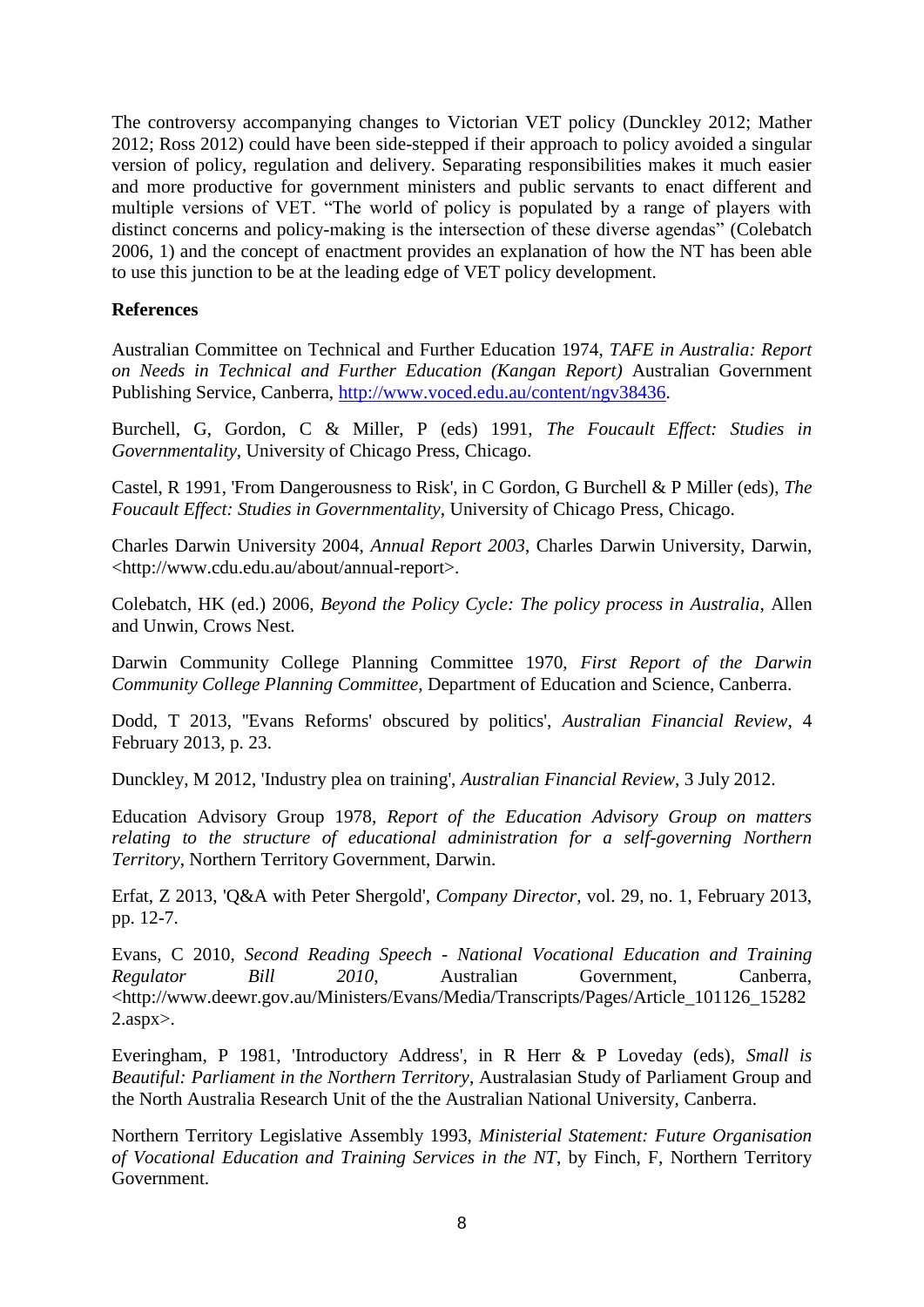Goffman, E 1990, *The presentation of self in everyday life*, Penguin Books, London.

Goozee, G 2001, *The Development of TAFE in Australia*, Third edn, National Centre for Vocational Education Research, Leabrook.

Greenhalgh, T, Robert, G, MacFarlane, F, Bate, P & Kyriakidou, O 2005, *Diffusion of Innovations in Health Service Organisations - A systematic literature review*, Blackwell Publishing Ltd, Carlton.

Hasluck, P 1989, *The Northern Territory 1951-1663 (sic)*, Sir Paul Hasluck, Perth.

Heatley, A 1990, *Almost Australians: The Politics of Northern Territory Self-Government*, Australian National University North Australia Research Unit, Darwin.

Hill, M & Hupe, P 2002, *Implementing Public Policy: Governance in Theory and Practice*, Sage Politics Texts, Sage Publications, London.

Industry Commission 1998, *Microeconomic Reform in Australia: A Compendium from the 1970s to 1997 Research Paper*, Australian Government Publishing Service, Canberra.

Law, J 2002, *Aircraft Stories: Decentering the Object in Technoscience*, Duke University Press, Durham.

Marginson, S 1997, *Markets in Education*, Allen and Unwin, St Leonards.

Mather, J 2012, 'Academics oppose Vic power shift', *Australian Financial Review*, 12 November 2012, pp. 23-5.

Mol, A 2002, *The body multiple: ontology in medical practice*, Science and Cultural Theory, Duke University Press, Durham.

Northern Territory Archives Service 1971-2003, *Cabinet Submission Number 13 -Technical and Further Education Council for the Northern Territory*, Cabinet Decision Number 13, Northern Territory Department of the Chief Minister, Series Number NTRS 2575/P1, Volume One.

Northern Territory Archives Service 1974-1987, *Department of Education (1974) Submission to Joint Parliamentary Committee on the Northern Territory, Northern Territory Education Division*, Peter Loveday, Series Number NTRS 1041, Records Related to Northern Territory Constitutional Development.

Northern Territory Archives Service 1977-2003a, *Cabinet Paper Number 14 - Apprentices Board*, Cabinet Decision Number 14, Northern Territory Department of the Chief Minister, Series Number NTRS 2575/P1, Volume One.

Northern Territory Archives Service 1977-2003b, *Cabinet Submission Number 459 - Education Administration*, Cabinet Decision Number 529, Northern Territory Department of the Chief Minister, Series Number 2575/P1, Volume 17.

Northern Territory Archives Service 1977-2003c, *Cabinet Submission Number 1502 - School to Work Education Information Paper*, Cabinet Decision 1768, Northern Territory Department of the Chief Minister, Series Number 2575/P1, Volume 77.